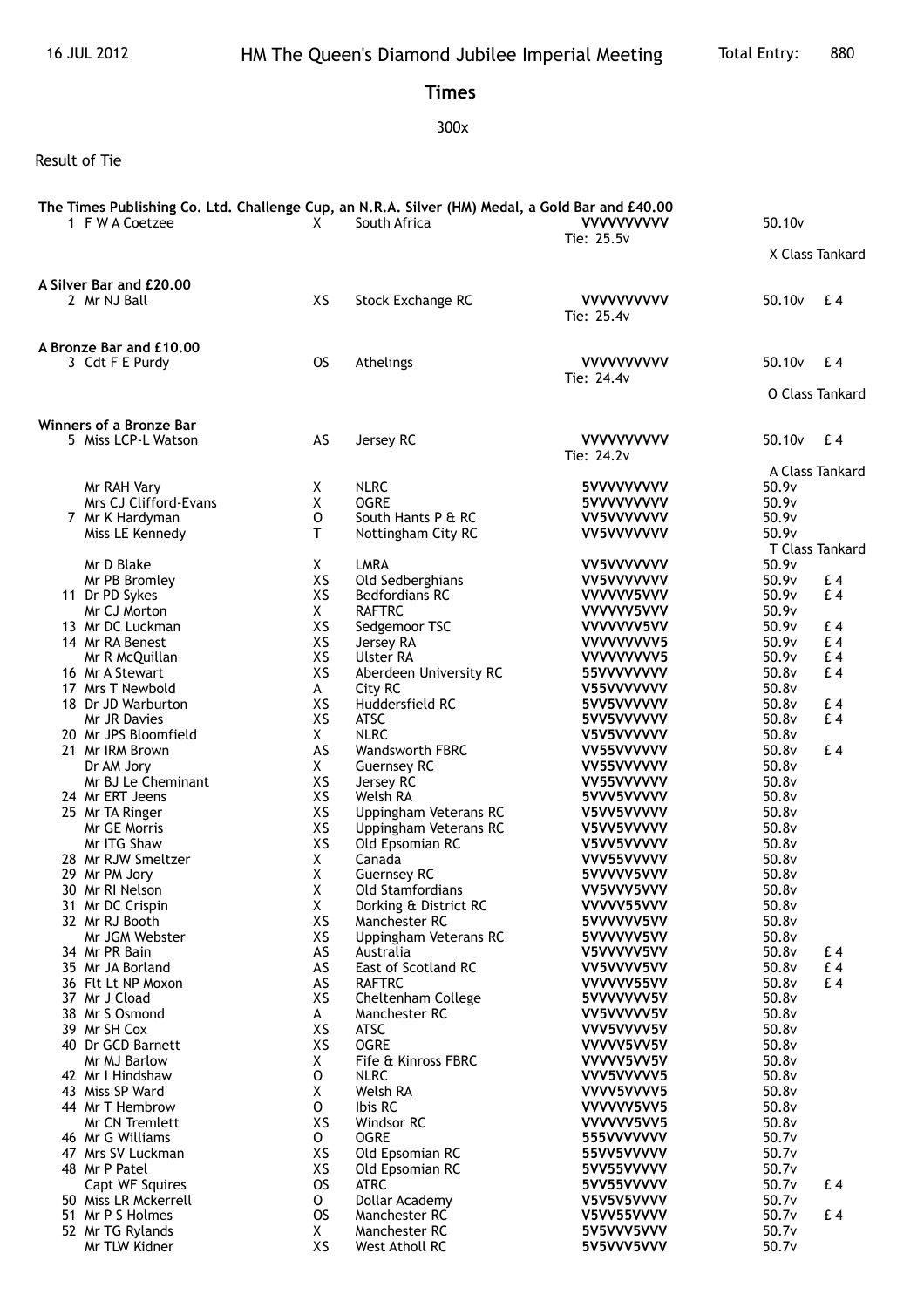| 54 Cdt CE Mawson                           | TS        | Greshams RC                          | 5VV5VV5VVV               | 50.7v             | £4  |
|--------------------------------------------|-----------|--------------------------------------|--------------------------|-------------------|-----|
| 55 Dr HHG Pollock                          | XS        | <b>OGRE</b>                          | VV55VV5VVV               | 50.7v             |     |
| 56 Mr JC Cockerill                         | 0         | <b>Oxford University RC</b>          | V5VV5V5VVV               | 50.7v             |     |
| 57 Mr M Liversage                          | <b>OS</b> | Altcar RC                            | VV5V5V5VVV               | 50.7v             | £4  |
| Mr MM Moore                                | 0         | Athelings                            | VV5V5V5VVV               | 50.7v             |     |
| 59 Dr CD Haley                             | Χ<br>X    | <b>OCRA</b>                          | 5VVVV55VVV               | 50.7v             |     |
| 60 Mr C Rivett-Carnac<br>61 Cdt C A Evans  | AS        | Old Epsomian RC<br>Athelings         | VVV5V55VVV               | 50.7v<br>50.7v    | £4  |
| 62 Mr JFJ Bryson                           | 0         | Cambridge University RA              | 55VVVVV5VV<br>5V5VVVV5VV | 50.7v             |     |
| 63 U Solzer                                | o         | <b>BDMP Germany</b>                  | VV55VVV5VV               | 50.7v             |     |
| 64 Mr C Mitchell                           | <b>OS</b> | <b>Bunhill Rifle Club</b>            | 5VVVVV55VV               | 50.7v             | £ 4 |
| 65 Mr ID Macdonald                         | <b>OS</b> | Altcar RC                            | V5VVVV55VV               | 50.7v             | £4  |
| 66 Mr PG Kent                              | XS        | Old Epsomian RC                      | V5VVV5VV5V               | 50.7v             |     |
| 67 Mr GMLN Gilpin                          | XS        | Irish Rifle Club                     | VV5VVVV55V               | 50.7v             |     |
| 68 Mr SFD Dash                             | А         | Sussex CRA                           | VVV5VVV55V               | 50.7v             |     |
| 69 Mr GC Childs                            | X         | Exonia & Tiverton RC                 | 55VVVVVVV5               | 50.7v             |     |
| 70 Mr JA Anderson                          | XS        | NRA                                  | 5V5VVVVVV5               | 50.7 <sub>v</sub> |     |
| 71 Mr RW Hallows                           | AS        | Cornwall RC                          | V55VVVVVV5               | 50.7v             |     |
| 72 Mr AC Brooker                           | 0         | Athelings                            | 5VV5VVVVV5               | 50.7v             |     |
| 73 Mr J Pugsley                            | XS        | Exonia & Tiverton RC                 | 5VVVVV5VV5               | 50.7v             |     |
| 74 Miss JH Messer                          | XS        | <b>NLRC</b>                          | V5VVVV5VV5               | 50.7v             |     |
| 75 Mr R Birtwistle                         | A         | Manydown RC                          | VVVVV55VV5               | 50.7v             |     |
| 76 Mr P Cameron Taylor                     | 0         | <b>BBC RC</b>                        | 5VVVVVV5V5               | 50.7v             |     |
| 77 Mr AC Abrahams                          | TS        | Cambridge University RA              | V5VVVVV5V5               | 50.7v             | £4  |
| 78 Mr C Fitzpatrick                        | X.        | <b>RAFTRC</b>                        | VV5VVVVV55               | 50.7v             |     |
| 79 Mr JP Tapster                           | XS        | Old Johnian RC                       | 5V555VVVVV               | 50.6v             |     |
| 80 Dr MJ Schwarz                           | AS        | <b>Bedfordians RC</b>                | 555VVV5VVV               | 50.6v             |     |
| 81 Mr RW Shaw                              | A         | Sheffield RC                         | V55V5V5VVV               | 50.6v             |     |
| 82 Mr MR Fugeman                           | A         | Windsor RC                           | V5V55V5VVV               | 50.6v             |     |
| Mr JCT Kent                                | XS        | Old Epsomian RC                      | V5V55V5VVV               | 50.6v             |     |
| 84 Mr CTS Belk                             | X         | <b>OCRA</b>                          | 5VV5V55VVV               | 50.6v             |     |
| 85 Mr JD Ward                              | <b>OS</b> | Uppingham Veterans RC                | <b>VV5V555VVV</b>        | 50.6v             | £ 4 |
| 86 Mr DCW Lloyd                            | <b>OS</b> | Ruislip RC                           | 55V5VVV5VV               | 50.6v             | £4  |
| 87 Sgt. H J Golaszewski                    | XS        | Welsh RA                             | 5V55VVV5VV               | 50.6v             |     |
| Mr T Keen                                  | A         | University of Southampton            | 5V55VVV5VV               | 50.6v             |     |
| 89 R D P Knapstein                         | А         | <b>BDMP Germany</b>                  | 55VV5VV5VV               | 50.6v             |     |
| 90 Mr RCT Jeens                            | XS        | <b>NLRC</b>                          | 5V5V5VV5VV               | 50.6v             |     |
| 91 Mr NW Penn                              | A         | <b>Bedfordians RC</b>                | 5VV5V5V5VV               | 50.6v             |     |
| 92 Mr D Davies                             | A<br>XS   | Lloyds TSBRC                         | <b>VV5V55V5VV</b>        | 50.6v             |     |
| 93 Mr DJ Gass                              | <b>OS</b> | City of Newcastle RC<br>Sheffield RC | 5VVVV555VV               | 50.6v<br>50.6v    | £4  |
| 94 Mr N Watson                             | 0         | <b>Midland Counties RC</b>           | VVVV5555VV               | 50.6v             |     |
| 95 Mr RL Eayrs<br>96 Mr NJ Branch          | X         | <b>Guernsey RC</b>                   | 555VVVVV5V<br>55VV5VVV5V | 50.6v             |     |
| Mr T Steele                                | XS        | Ulster RA                            | 55VV5VVV5V               | 50.6v             |     |
| 98 Mr F Bilton                             | <b>OS</b> | Leiston Patriotic                    | V5V55VVV5V               | 50.6v             | £4  |
| 99 Miss LMA Bogie                          | 0         | <b>OCRA</b>                          | 55VVVV5V5V               | 50.6v             |     |
| 100 Mr AP Barnes                           | Χ         | <b>Bedfordians RC</b>                | <b>VV55VV5V5V</b>        | 50.6v             |     |
| 101 Mr ER Welford                          | X         | Manydown RC                          | V5VV5V5V5V               | 50.6v             |     |
| 102 Major JRW Postle                       | A         | Old Epsomian RC                      | <b>VV5V5V5V5V</b>        | 50.6v             |     |
| 103 Mr J Ford                              | А         | Surrey RA                            | 5VVVV5V55V               | 50.6v             |     |
| 104 Mr GS Cotton                           | X         | Horsham R&PC                         | V5VVV5V55V               | 50.6v             |     |
| 105 Mr D de Vere                           | <b>OS</b> | Old Marlburian RC                    | 5V55VVVVV5               | 50.6v             | £ 4 |
| Mr AJB Brennan                             | т         | RCAC NRT                             | 5V55VVVVV5               | 50.6v             |     |
| 107 Mr C Milton                            | O         | Old Guildfordians RC                 | 55VV5VVVV5               | 50.6v             |     |
| 108 Mr RC Copeland                         | 0         | <b>RCAC NRT</b>                      | 5VV55VVVV5               | 50.6v             |     |
| 109 Mr CL Leighton                         | A         | <b>KCS Old Boys RC</b>               | VV555VVVV5               | 50.6v             |     |
| 110 Mr GA Cann                             | XS        | Exonia & Tiverton RC                 | V5V5V5VVV5               | 50.6v             |     |
| 111 Mr DR Armstrong                        | XS        | Old Guildfordians RC                 | VV5V55VVV5               | 50.6v             |     |
| 112 Mr AC Haley                            | Χ         | Welsh RA                             | 55VVVV5VV5               | 50.6v             |     |
| 113 Cdt N Boyle                            | т         | Somerset ACF                         | 5VV5VV5VV5               | 50.6v             |     |
| Mr A Wilson                                | O         | NRA                                  | 5VV5VV5VV5               | 50.6v             |     |
| 115 Mr PM Lanigan                          | X         | University of London                 | <b>VVVV555VV5</b>        | 50.6v             |     |
| 116 Major AR McLeod                        | Χ         | ATSC                                 | 55VVVVV5V5               | 50.6v             |     |
| 117 Mr CJ Watson                           | XS        | Uppingham Veterans RC                | V5V5VVV5V5               | 50.6v             |     |
| 118 Mr BH Jones                            | os        | Altcar RC                            | VV55VVV5V5               | 50.6v             | £4  |
| 119 Mr SKC Hunter                          | X         | Old Epsomian RC                      | 5VVVV5VV55               | 50.6v             |     |
| 120 Miss TJ Fitzsimons<br>121 Mr OJNL Lyon | AS<br>0   | Manchester RC<br>Athelings           | 5VVVVVV555               | 50.6v<br>50.5v    |     |
| 122 Mr ARN Kinross                         | <b>OS</b> | Northamptonshire RA                  | 5V55V55VVV               | 50.5v             |     |
| Mr AF Donald                               | 0         | Wandsworth FBRC                      | 55VV55V5VV<br>55VV55V5VV | 50.5v             |     |
| 124 Mr PG Cann                             | AS        | Exonia & Tiverton RC                 | 5VV555V5VV               | 50.5v             |     |
| 125 Mr TP Clarke                           | A         | <b>Central Bankers RC</b>            | 55V5V5VV5V               | 50.5v             |     |
| 126 Mr DA Taylor                           | AS        | Altcar RC                            | <b>VV5555VV5V</b>        | 50.5v             |     |
| 127 Mr NC Granger                          | А         | Farncombe & Godalming RC             | 5VVV5V555V               | 50.5v             |     |
| 128 Miss AMG Ogilvie                       | А         | <b>NLRC</b>                          | 5VVVV5555V               | 50.5v             |     |
| 129 Mr CRM Asquith                         | А         | Old Wellingburian                    | <b>VV5VV5555V</b>        | 50.5v             |     |
| Mr IC Brotherston                          | os        | Athelings                            | <b>VV5VV5555V</b>        | 50.5v             |     |
| 131 SGT SJ Hier                            | XS        | <b>ATSC</b>                          | 55V55VVVV5               | 50.5v             |     |
|                                            |           |                                      |                          |                   |     |